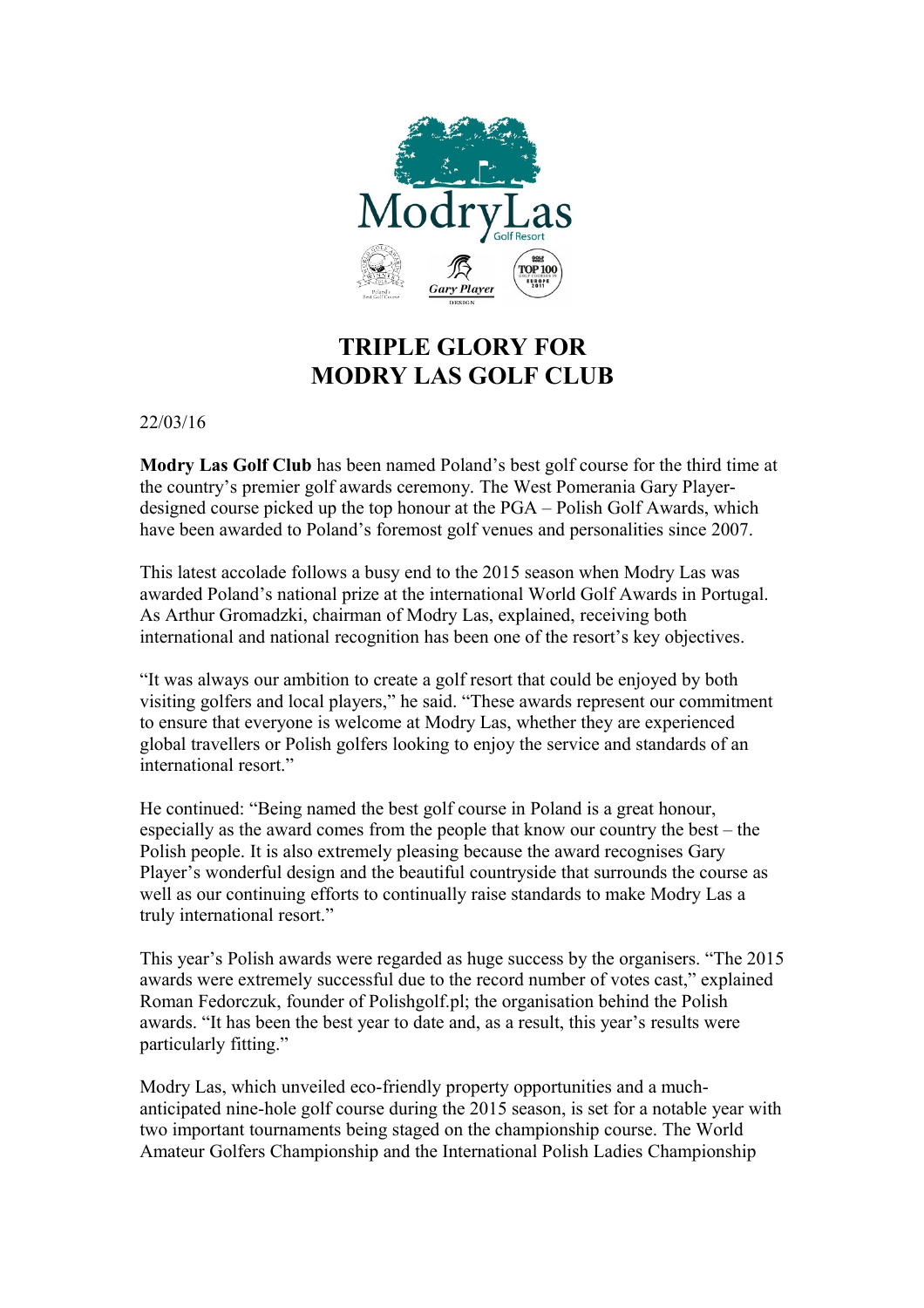will both be contested over the undulating fairways and smooth-running greens at Modry Las.

Holding a qualifying stage and joint hosting the national final, Modry Las will be a key venue for the Polish leg of the world's largest amateur golf championship. "The World Amateur Golfers Championship is a wonderful event that brings together golfers from across the world," noted Gromadzki. "It is a fantastic tournament and we are extremely pleased to be hosting it alongside Binowo Park Golf Club."

Regarded as the world's largest amateur golf tournament with 40 national championships, the World Amateur Golfers Championship is designed to give amateur golfers the thrill and prestige of representing their nation on an international stage. "It is great for the championship and for Poland that Modry Las will co-host the event," said Slawomir Pinski, managing director of Binowo Park Golf Club. "It is after all a superb opportunity to showcase the very best of golf in Poland. Staging the World Amateur Golfers Championship across two venues will give Poland's leading amateurs a true golfing test and a fantastic experience to savour."

Modry Las Golf Club consists of an 18-hole championship course designed by Gary Player and a nine-hole par-three course. On course accommodation is available through beautifully designed Garden Suites and self-catering cottages.

- ends -

Notes to editors

1) **Modry Las Golf Club** was officially opened by Gary Player and Poland's Vice Minister of Sport and Tourism, Adam Giersz, on July 4, 2009.

2) **Modry Las Golf Club** was the only Polish entry in *Golf Journal*'s inaugural Top 100, and was also included in the top 100 European golf courses by Golf World magazine in 2009 and 2011. In Poland, it has also received top honours from the country's leading golf website [www.Polishgolf.pl.](http://www.Polishgolf.pl/)

3) **Modry Las Golf Club** was named Poland's Best Golf Course at the 2014 and 2015 World Golf Awards.

4) Gary Player and Gary Player Design have a portfolio of over 300 projects in 35 countries on five continents.

5) For more information about **Modry Las Golf Club**, please visit [www.modrylas.pl](http://www.modrylas.pl/)

6) For more information about the World Amateur Golfers Championship, please visit [www.worldgolfers.com](http://www.worldgolfers.com/)

For further quotes, interview opportunities and images, contact the Modry Las Golf Club international press office at  $v$ vonne $@$ thewordassociation.biz or call Yvonne Alexander on:

Office: +44 (0) 1337 858 807 Out of hours: +44 (0) 7976 369 260